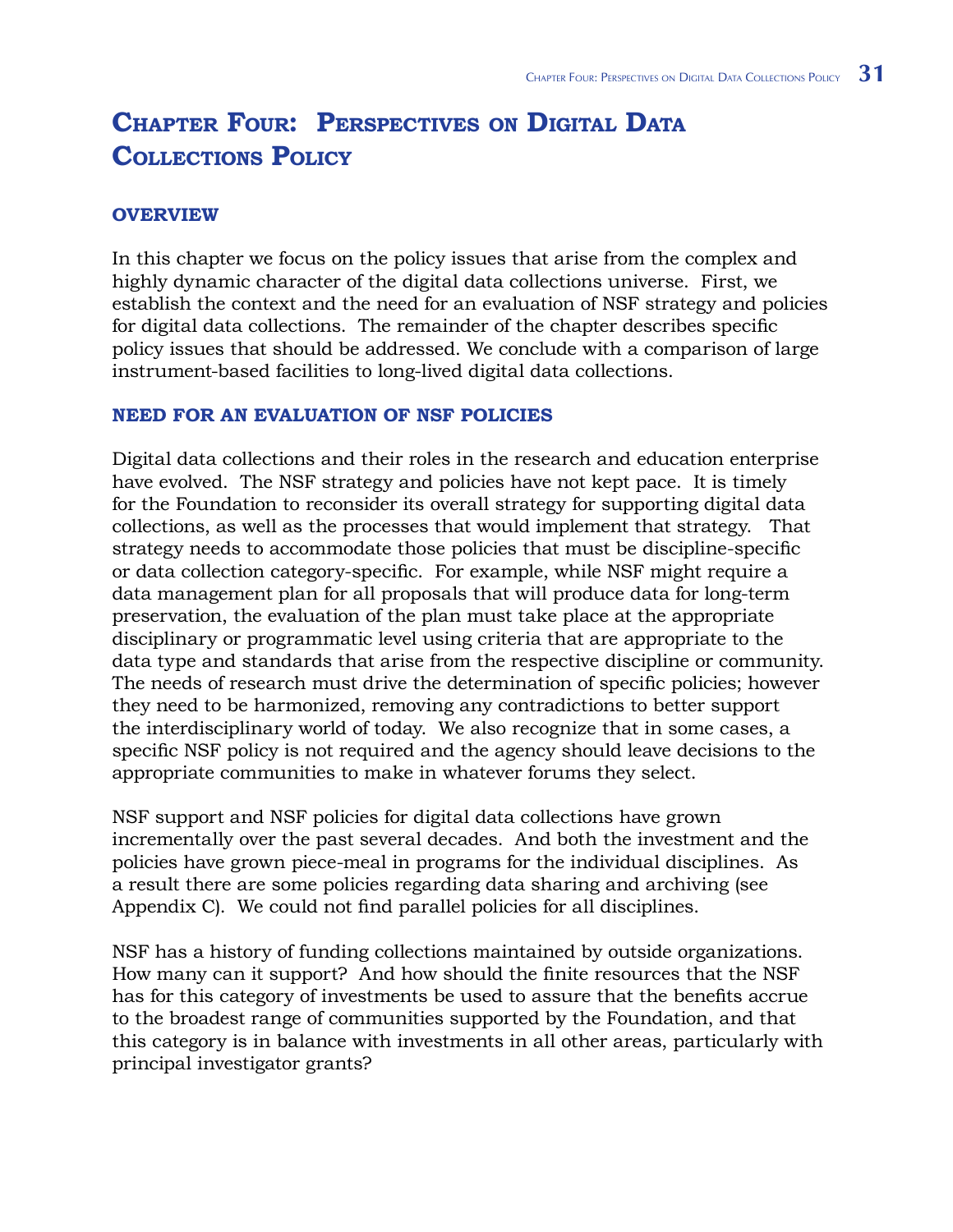Regardless of the approach that the Foundation ultimately adopts, the task force members stressed that the NSF must make its funding intentions transparent. The nature of any funding agency's support for a digital data collection can have significant impact on investments made by the research and education community, as well as by other U.S. and international agencies. Researchers must feel confident that a collection is truly long-lived because the decisions to use a particular collection can have considerable impact on their time and resources. Making such a commitment requires training their colleagues, including students, to use the collection effectively and necessitates that they all have a coherent and accurate view of the data, their metadata description, and the conditions in which the collection was built and is maintained. In order for researchers to make a sound decision about using a collection it is essential that agency policy to support its collections be well developed, broadly disseminated, and strictly observed.

NSF has created over time a portfolio of digital data collections. Today, that portfolio is not managed in a coherent, coordinated way. As mentioned earlier, we could not easily ascertain the number of long-lived data collections supported. It is time to take stock, not just of the numbers, but also of the strategy and policies that will best apply the NSF investment in digital collections.

#### **Specific Policy Issues**

The following section discusses a set of policy issues. The first several issues very clearly involve strategic decisions for the NSF. There are many issues that we do not discuss here, for example technical standards choices. These are decisions that the community acting in concert must make.

#### **1. Proliferating Collections**

There are two basic Federal agency approaches to funding digital data collections: maintain collections primarily "in-house" (as do NOAA and NASA) or fund collections that are maintained by external organizations (as does NSF and in some cases NIH). These can be considered in-agency and out-agency collections, respectively.

In situations where there are just a few digital collections, there are a limited number of managing organizations making community-proxy decisions and there are fewer standards candidates, especially compared to the number of standards that arise when there are many smaller, independently managed collections. The majority of the in-agency collections are resource or reference collections because of their scale and because they support multiple data gathering missions.

In contrast, NSF funds digital data collections in response to requests from the community, and, as a result, it is more difficult for the Foundation to exercise the discipline in planning that the in-agency collection agencies can. Currently,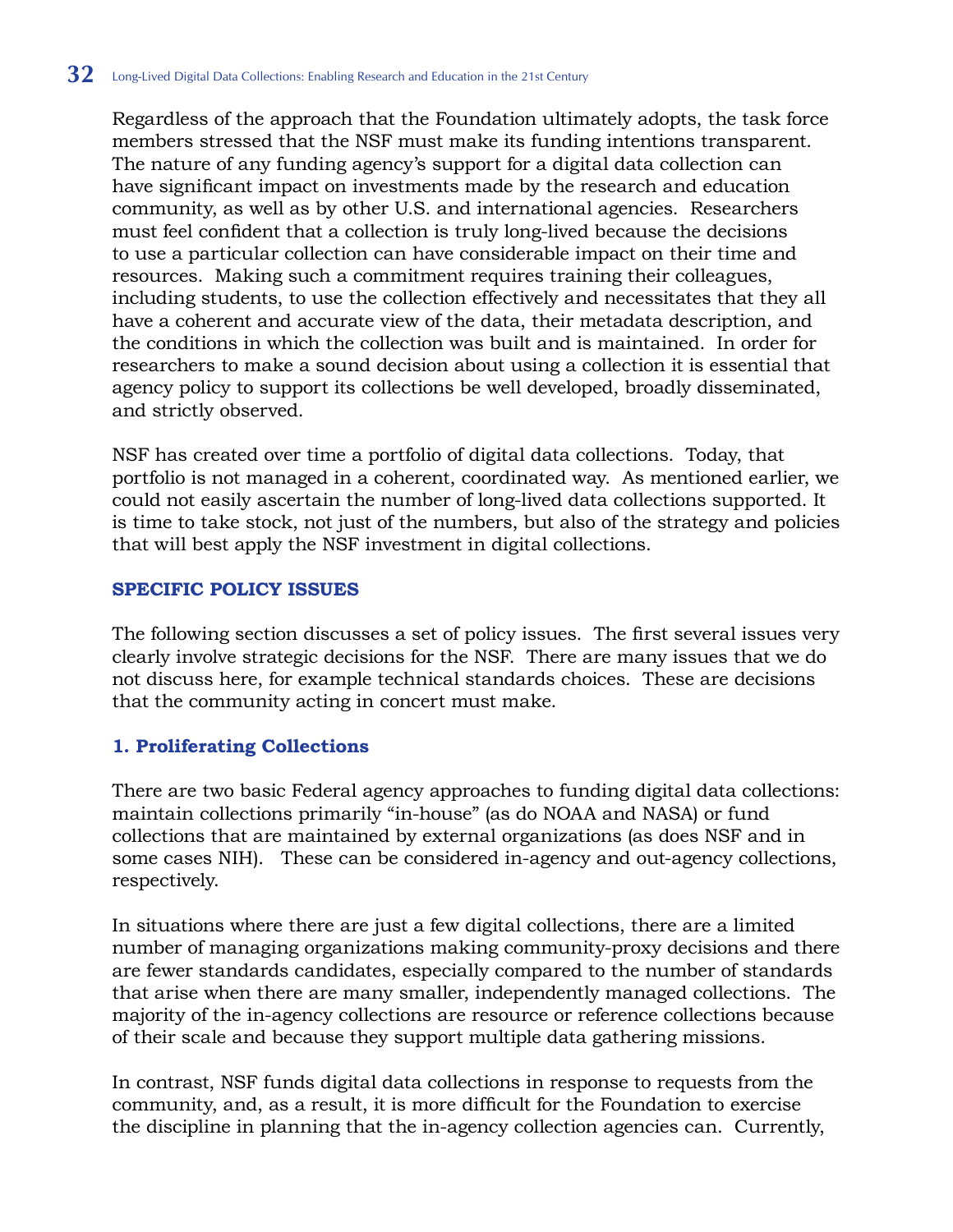the NSF funds some hundreds, perhaps thousands, of resource and reference collections (although the NSF was unable to provide a definitive count). Some proliferation may be very healthy. But how many independent data collections does each of the NSF user communities need to provide reliable preservation and access to the essential information and range of data types necessary for continued advancement of a field? Certainly, other agencies disagree with widespread proliferation of independent collections – based on their actions. The question deserves serious consideration. It is our first example of an NSFwide question. What rationale determines the number of long-lived collections? The answer may be somewhat different for different disciplines, but it is not likely different by an order of magnitude. And as research becomes more interdisciplinary, policies (especially the choice of technical standards) need to be harmonized across multiple disciplines. As the number of independent collections grows, that harmonization becomes more difficult.

# **2. Community-Proxy Policy**

Resource and reference collections must provide accessible, high-quality assurance regarding data elements in their holdings. The organization maintaining such digital collections necessarily takes on community-proxy functions, that is, they make choices on behalf of the current and future user community on issues such as collection access, collection structure, data curation technical standards and processes, ontology development, annotation, and peer review.

Currently, data collection organizations that perform community-proxy functions are granted that authority in largely informal ways. Assignment of authority from the community is often implicit rather than explicit. In essence, communityproxy organizations are implicitly authorized when they receive project funding. Because the NSF supports a multitude of resource and reference collections within a field, there may be multiple community-proxy organizations making uncoordinated, conflicting decisions.

In the standards area, this lack of coordination can be both costly and detrimental to ease of access for the future data users. Each data author may choose different structures and formats, set different standards, and determine different defaults for user interfaces and data search algorithms – just to name a few examples of community-proxy technical decisions. This proliferation of community-proxy decisions adds unneeded complexity for the users. Note that much of the complexity and conflicting decisions arise from the fact that NSF funds a diverse set of out-agency collections, thus empowering a multiplicity of decision makers.

One challenge in creating consistent community-proxy standards is that the costs associated with exercising community-proxy functions can be high, representing in some cases a majority portion of the budget of a collection.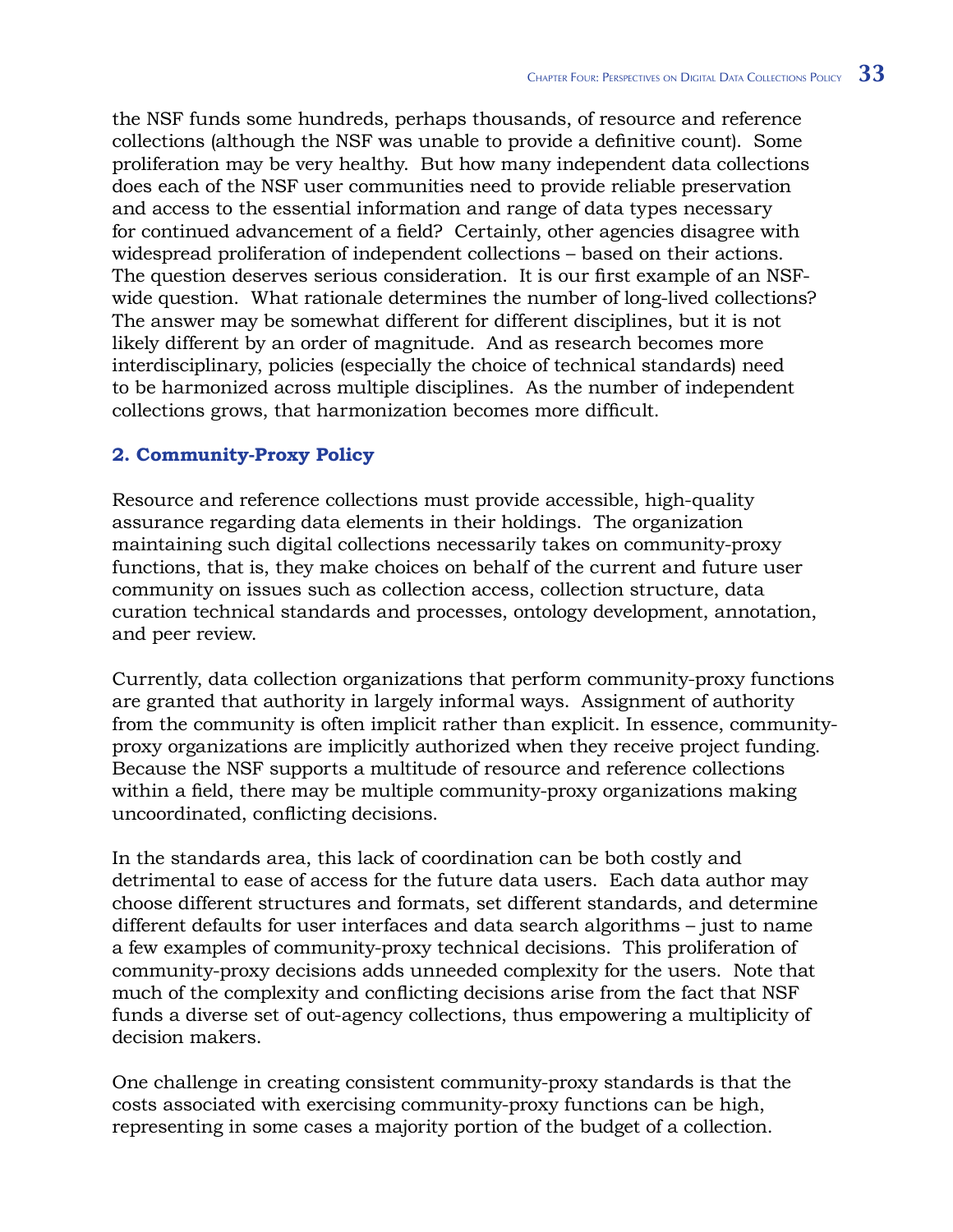In some cases, this cost is so high that the community-proxy function responsibilities are ignored or treated casually. It is appropriate to develop a framework for establishing and guiding the work of community-proxy organizations, one that recognizes the true costs and value of this effort.

#### **3. Data Sunset and Data Movement**

Terminating funding for a data set or an entire digital collection (sunsetting) is a more difficult choice when there are many external collections than when an agency maintains a limited set of internal collections over which it exerts total administrative control. Fortunately, collection sunsetting is a relatively unusual event. By contrast, the movement of data between collections is routine in the data collections universe.

For example, data collected in a continuing research project may initially be placed in one research collection and then transferred to another as project responsibilities, organization, or funding changes. Or fragmentary data initially retained in a research collection may be transferred to a resource or reference collection when the data set is judged to be complete, of broad interest, and appropriate for general distribution. This regular movement of data creates two problems: tracking and attribution/access rights. Tracking is a challenge because links to the data in publications, Web sites, etc. may become obsolete. Finding the data that were previously available may be difficult for those outside the immediate project team. Strategies for location-independent identification of data objects, such as Digital Object Identifiers and permanent Universal Resource Locators (URLs) need to be developed and broadly applied to address this problem.

Information on proper attribution and on access restrictions and permissions may also be difficult to obtain since the organization maintaining the transferred data may not be the original authors. Standards for required metadata elements providing data history, authorship, and access information are needed to address this problem.

Several groups are exploring how to achieve these ends for digital artifacts. One example can be found in the 'Commons Deed' concept of the Creative Commons project, which seeks to provide a "reasonable, flexible copyright in the face of increasingly restrictive default rules" for creative, digital works (see [http://www.](http://www.creativecommons.org) [creativecommons.org](http://www.creativecommons.org)). The digital preservation program of the Library of Congress (see [http://www.digitalpreservation.gov/](http://www.digitalpreservation.gov)) recognizes that almost anyone can be a publisher of digital artifacts. The challenge is to determine how society will preserve this information and make it available to future generations; and how data collections will classify this information so that their patrons can find it. The interagency Digital Libraries program led by NSF [\(http://www.dli2.nsf.gov;](http://www.dli2.nsf.gov) [http://www.dli2.nsf.gov/dlione/\)](http://www.dli2.nsf.gov/dlione) seeks to advance means for collecting, storing,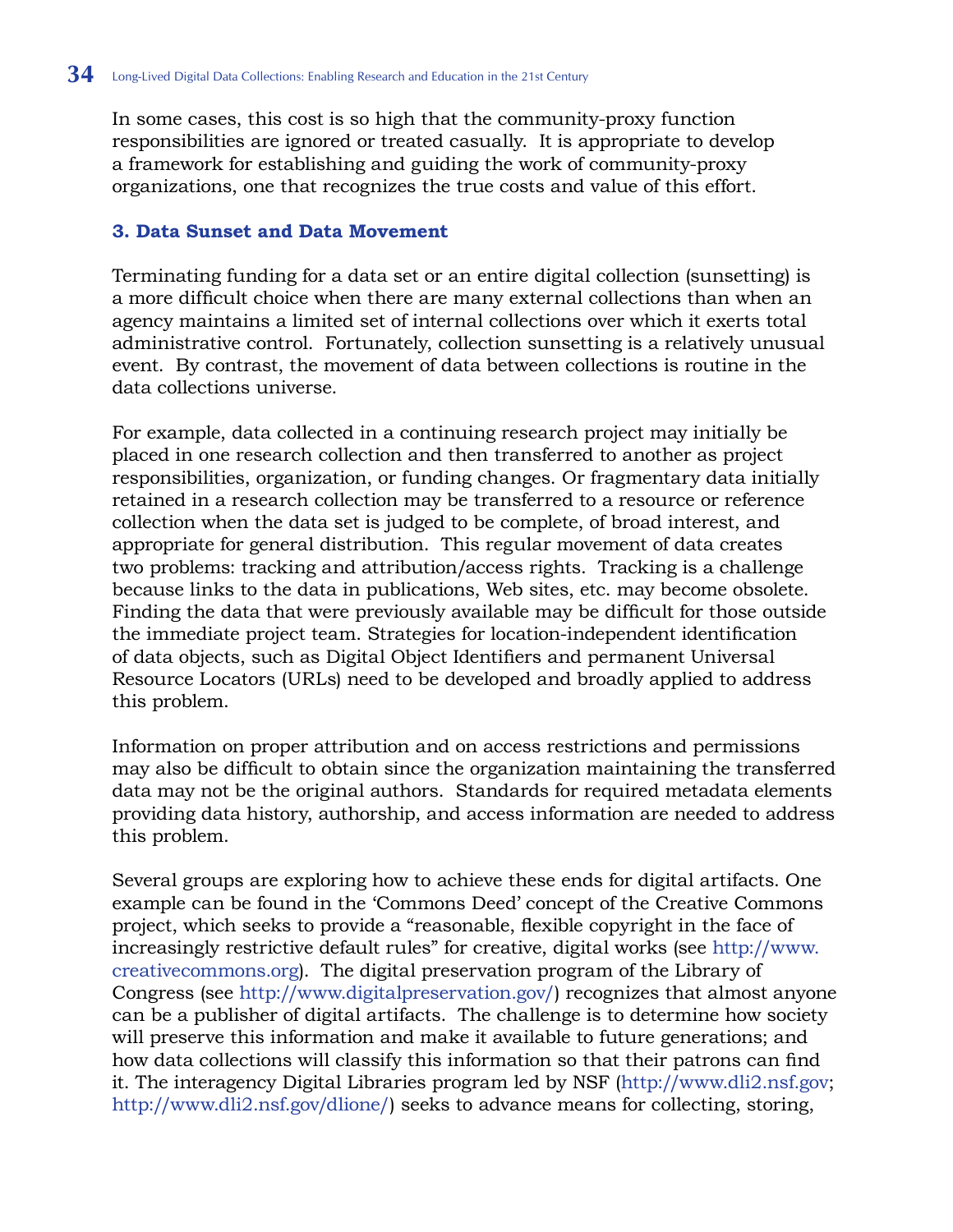and organizing digital information and making this information readily available. There are still other activities at NSF including the Digital Archiving and Long-Term Preservation program [\(http://www.nsf.gov/pubs/2004/nsf04592/nsf04592.](http://www.nsf.gov/pubs/2004/nsf04592/nsf04592.htm) [htm\)](http://www.nsf.gov/pubs/2004/nsf04592/nsf04592.htm) and the National Science, Technology, Engineering and Mathematics Education Digital Library program ([http://www.ehr.nsf.gov/due/programs/nsdl/](http://www.ehr.nsf.gov/due/programs/nsdl)). These programs seek to take leadership roles in addressing the challenges faced by digital libraries and archives, including those arising from the movement of data among collections.

These are only a few of a broad number of exploratory activities within and without the research community that are grappling with the many issues related to the rise of digital data collections, the empowerment of the individual anywhere within the Web, and creative sharing opportunities made possible by the very low cost of computation and communications. The Foundation is supporting these explorations, even actively participating.

The unchecked proliferation of long-lived digital collections funded by the NSF, however, makes it imperative that the Foundation develop its own strategy that incorporates all these dimensions of policy and investment, in contrast to the current decentralized, multiplicity of strategies and policies, or lack of policies that exists in the Foundation today.

In summary, many of the issues involved in data movement are community issues. The NSF, through its support for activities that promote interactions, can help communities in resolving these issues. And as solutions arise in the various communities, NSF can be a catalyst for the coherent application of community decisions and community policies across collections that users access in concert.

#### **4. Data Management Plans**

In this report we have asserted that NSF should have a coherent and thoughtful digital data collection strategy. The same is true for the individual or teams of researchers who will author and curate data. They need to have a strategy for dealing with data from their inception to their demise, or at least the foreseeable future.

We define a data management plan to be a plan that describes the data that will be authored as well as how the data will be managed and made accessible throughout its lifetime. Such a plan should be an integral part of a research project. The first version of the plan should be determined and documented at the research proposal stage of a research project.

The contents of the data management plan should include:

- the types of data to be authored;
- the standards that would be applied for format, metadata content, etc.;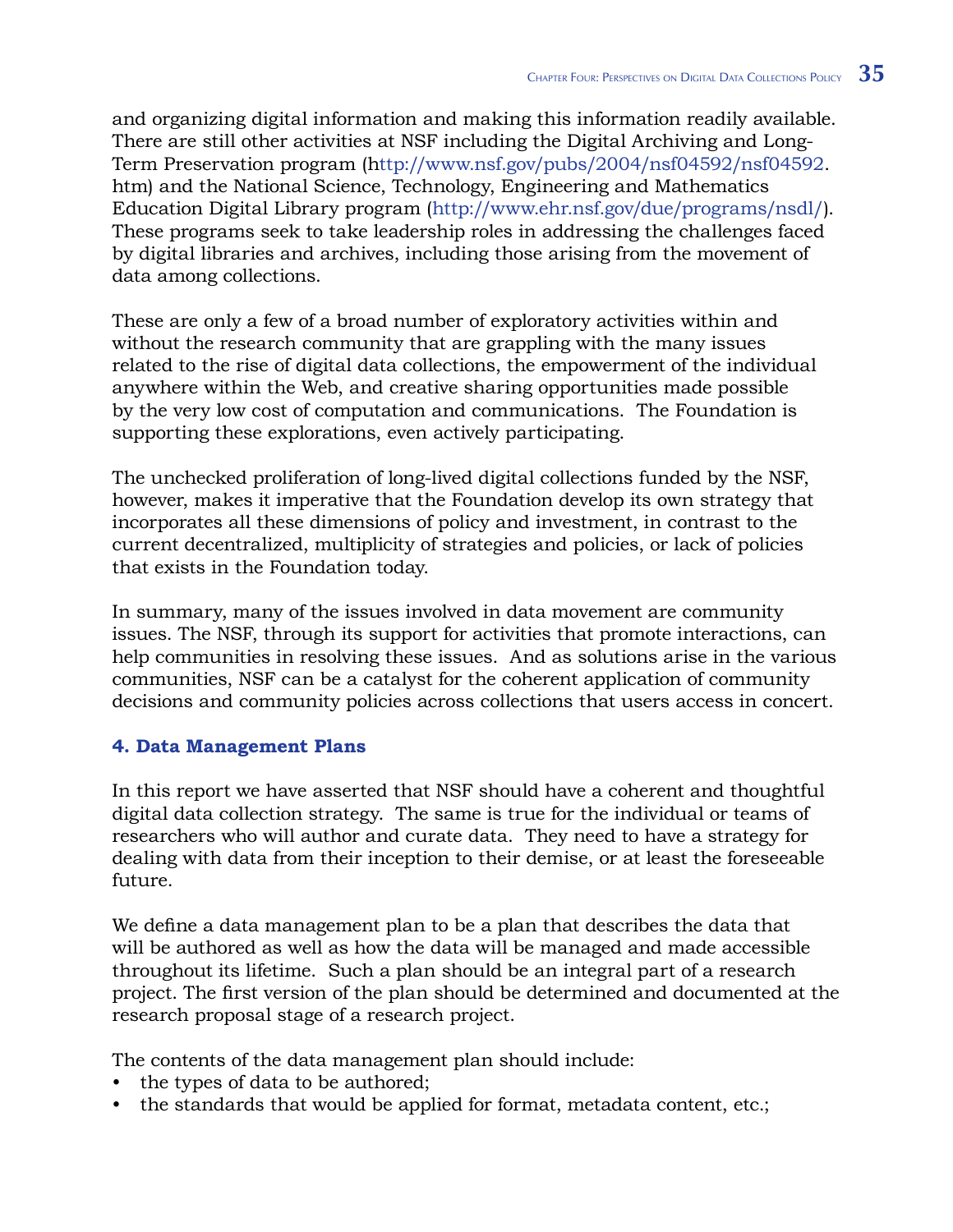#### **36** Long-Lived Digital Data Collections: Enabling Research and Education in the 21st Century

- provisions for archiving and preservation;
- access policies and provisions; and
- plans for eventual transition or termination of the data collection in the longterm future.

In effect, this would provide specific guidance to applicants (and reviewers) to meet the current requirements of the Grant Proposal Guide (NSF-04-2), which specifies that the project description of a proposal should include, where appropriate, "plans for preservation, documentation, and sharing of data".

Any research proposal should give evidence that data management was considered. For proposals that do not involve the creation of data requiring longterm preservation, a simple statement that such a plan is not required would suffice. The validity of this assertion could be evaluated by peer review. If inclusion of specific data management plans is appropriate, then peer review will evaluate what is proposed. Providing such a plan assures that reviewers can assay whether the proposed budget is adequate to support data collection activities if direct funding is proposed.

In reviewing cutting-edge and interdisciplinary data management plans, peer reviewers (who represent the community) would have the opportunity to recognize where standards are missing and needed, where they may be unnecessarily limiting or outdated, where standards may be made compatible across disciplines, etc. It is not the Foundation's responsibility to decide how data will be managed, but it is the Foundation's responsibility to assure that coherent and cost-effective plans are defined and executed.

#### **5. Data Access/Release Policies**

The overall Foundation philosophy regarding access to the results of research is embodied in the NSF Grant General Conditions (GC-1):

*NSF expects significant findings from research and education activities it supports to be promptly submitted for publication, with authorship that accurately reflects the contributions of those involved. It expects investigators to share with other researchers, at no more than incremental costs and within a reasonable time, the data, samples, physical collections and other supporting materials created or gathered in the course of the work. It also encourages grantees to share software and inventions or otherwise act to make the innovations they embody widely useful and usable. Adjustments and, where essential, exceptions may be allowed to safeguard the rights of individuals and subjects, the validity of results, or the integrity of collections or to accommodate legitimate interests of investigators. (see* <http://www.nsf.gov/home/grants/gc102.pdf>*)*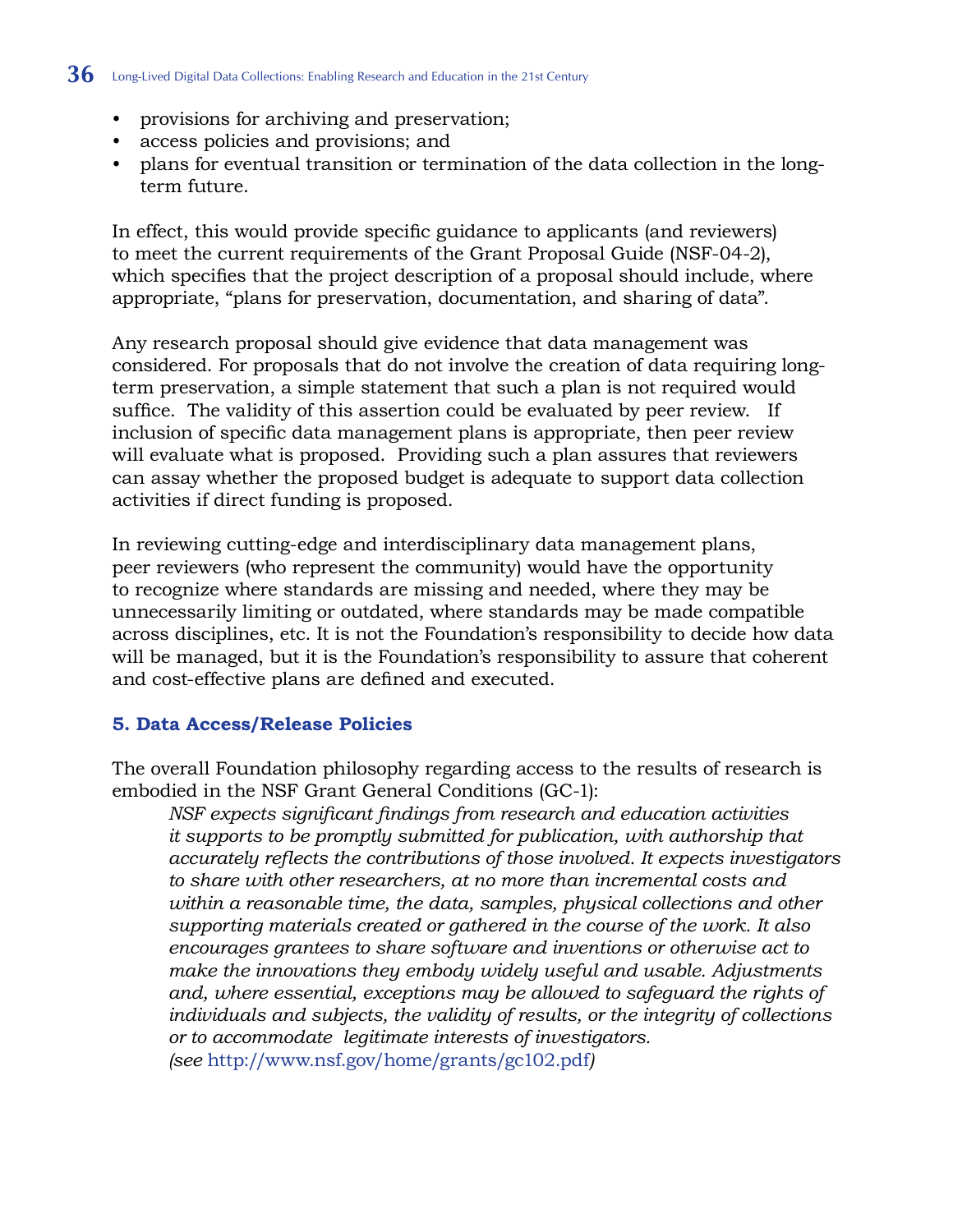A number of NSF divisions and programs have developed specific data access policy statements that are in keeping with this general philosophy but which also recognize discipline, community, or program-specific needs, limitations, and standards. Examples of such statements can be found in Appendix C.

Concerns about the existing set of NSF policy statements for data access and release include the following. First, there is no single site at which a member of the community can readily locate all applicable or relevant policy statements. Second, many programs lack an explicit statement of data access and release policy. Third, there is little coherence and consistency among the set of existing statements.

The absence of coherent, accessible, and transparent data access policies creates barriers to interdisciplinary research and to effective data collections management. Researchers working at the interface between disciplines can find themselves subject to conflicting data release policies and deposition requirements. Collections managers who work with multiple communities are often faced with differing rules for deposition, conflicting technical standards, and varying access restrictions. Development of a comprehensive set of policy statements for data access and release that provides for consistency and coherence across disciplines while meeting the distinct needs of individual disciplines and communities, that are transparent and readily accessible to the community, and that prevent unnecessary proliferation and duplication of standards could greatly facilitate progress in research, education, and collections management.

#### **6. Digital Data Commons as a Means for Broadening Participation**

Many individuals and even entire communities are limited in their opportunities to create and maintain digital data collections by lack of access to the necessary resources and expertise. As described above, digital data commons can be broadly enabling, allowing individuals (even entire communities) who are not information specialists to contribute actively to the data collections universe.

There is a question of how to fund such "commons" data spaces. Research proposal data management plans could provide an overt statement of need through researcher's preference for such common space, and of the need for indirect funding of such digital common spaces. The data management plan would provide factual statements that could be used to justify indirect funding for data archiving, rather than to have each proposal include direct line budget elements to fund data archiving. It has been proposed that with an indirect cost model, archiving and curation could be funded in whole or in part through an allowance in the institutional indirect costs. Requiring peer review of data management plans provides a kind of forum in which researchers can state the value for the indirect funding model for archiving of data. Workshop participants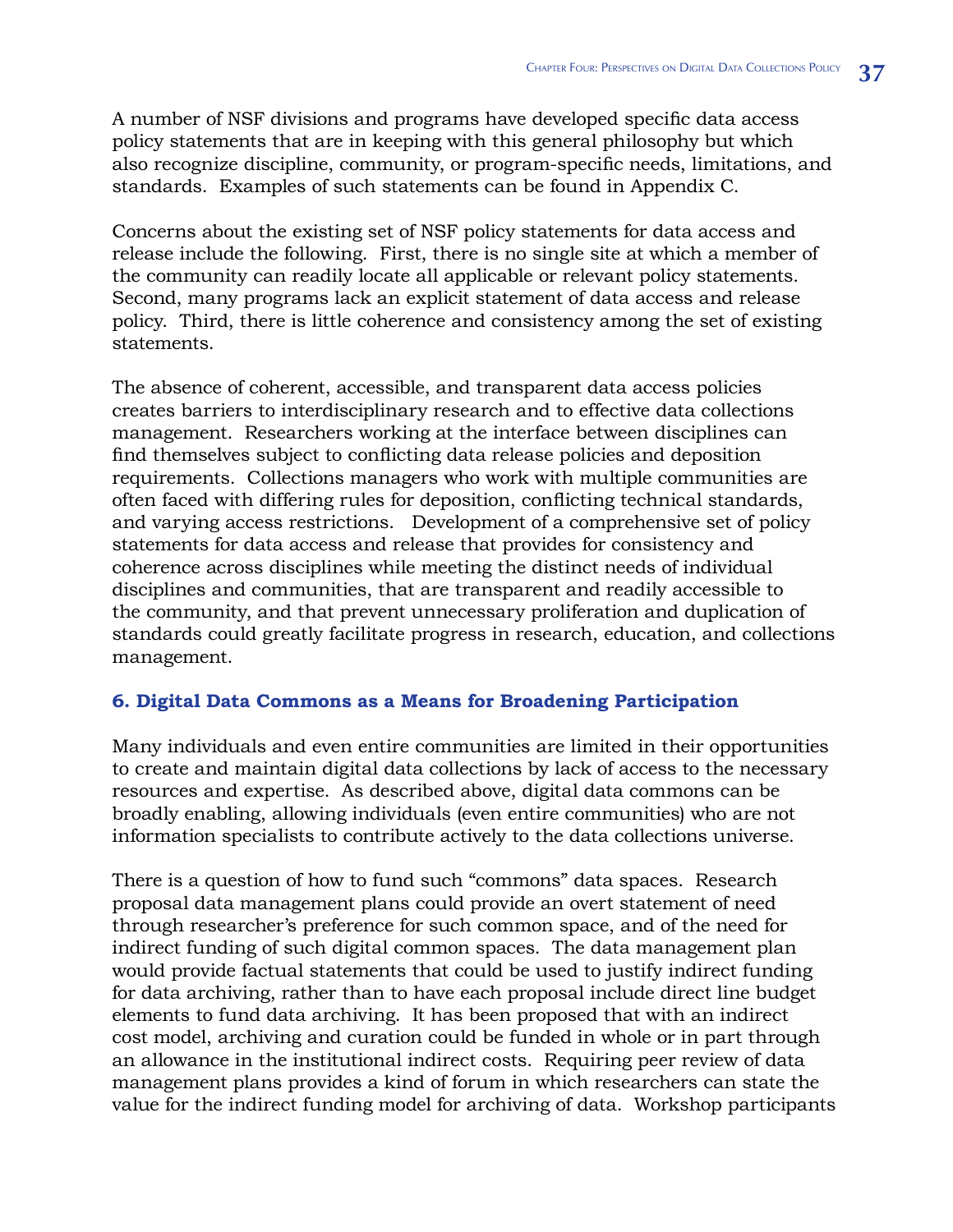urged that the NSB and NSF undertake an evaluation of the comparative merits of direct funding versus indirect funding for data collections infrastructure. The Board recognizes that the development of an enabling legal framework for "commons" data spaces is another significant challenge and looks to the development of community, interagency, and international partnerships to address this challenge.

#### **7. Opportunities for Education, Training, and Workforce Development**

Digital data collections are a remarkably empowering resource for research and education. Useful access to such collections enables scientists, students, and educators from across the full spectrum of institutional, cultural, and geographic settings to make innovative contributions at the cutting edge of the research and education enterprise. Providing for such access requires not only that the necessary infrastructure be available but also that training in the knowledge and skills required to use the collection infrastructure be broadly accessible at all levels and that a workforce of innovative data scientists be available to create cutting-edge collections technology.

There are two kinds of training. First, there is training to permit researchers who are domain experts to be able to access collections in sophisticated ways. Collection managers will routinely run seminars and courses to educate these relatively sophisticated users who need deep understanding of both content and metadata descriptions of content. Even this kind of training needs to be multidisciplinary in character and targeted to researchers with diverse backgrounds.

Second, digital data collections have a remarkable ability to provide meaningful access to information to all people. Digital data collections are accessible in a way that research activities often cannot be. So, strategic investments in data collections can provide one important means for addressing the general public, young children as well as adults. Making collections intelligible to the general public and providing for those who want education and training are a challenge to the data scientists who devise the interfaces and the training program. This community has a wide variety of skills and interests that they bring to the task.

Implementing both kinds of training programs requires adequate funding. We recognize that this need for education, training, and workforce development at all levels is not limited to data collections, but represents a more general need for all cyberinfrastructure, as was specifically stated in the report of the NSF Blue Ribbon Advisory Panel on Cyberinfrastructure (see [http://www.cise.nsf.gov/](http://www.cise.nsf.gov/sci/reports/CH2.pdf) [sci/reports/CH2.pdf](http://www.cise.nsf.gov/sci/reports/CH2.pdf)). These goals are also consonant with the NSF priority for investment in people and its priority for improving the productivity of researchers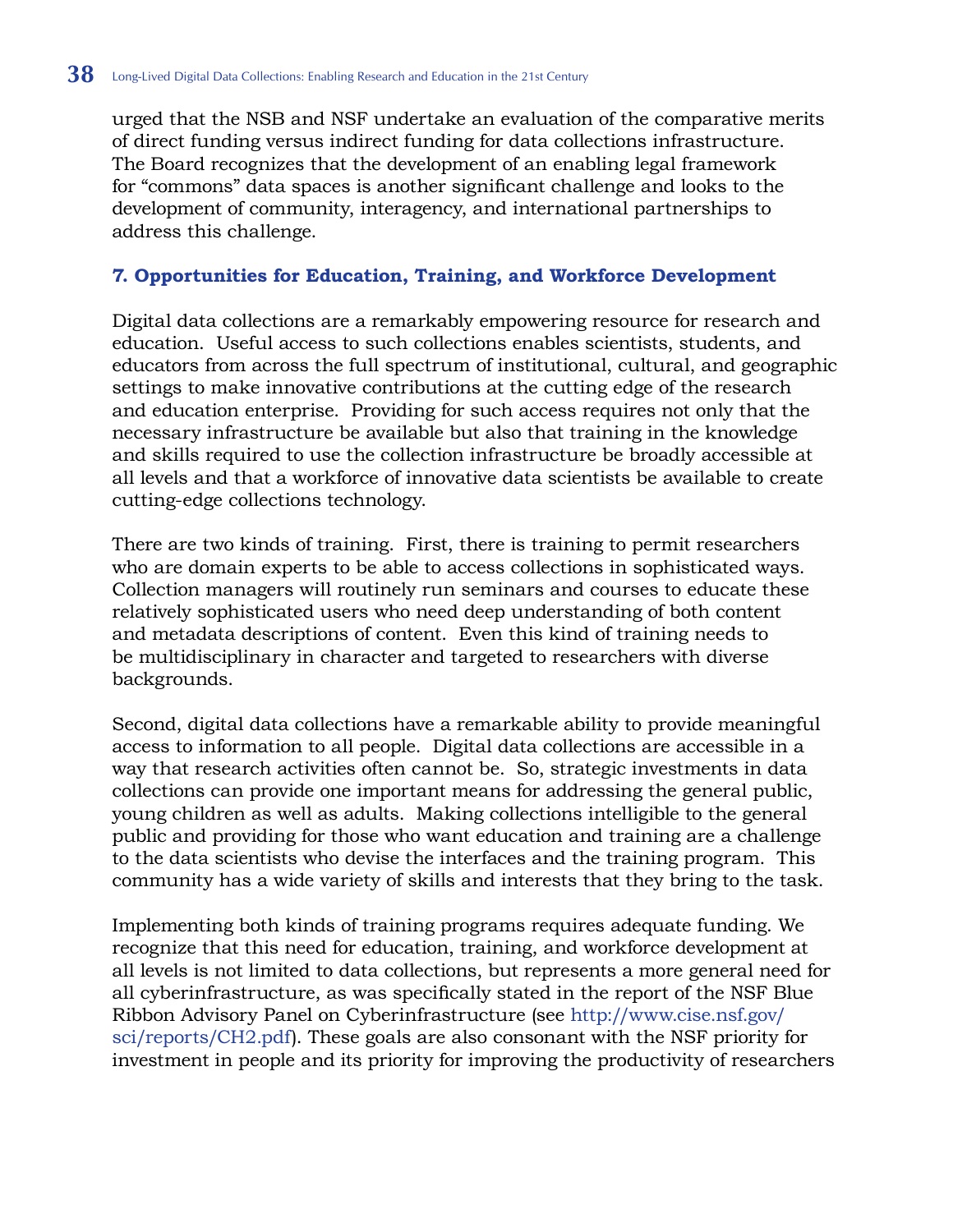and expanding opportunities for students. This is explicitly embodied in the Workforce for the 21st Century priority area defined in the NSF FY2005 budget proposal as follows:

*This priority area aims to strengthen the nation's capacity to produce worldclass scientists and engineers and a general workforce with the science, engineering, mathematics and technology skills to thrive in the 21st Century workplace. Funding will support innovations to integrate NSF's education investments at all levels, K-12 through postdoctoral level, as well as attract more U.S. students into science and engineering fields and broaden participation (see* [http://www.nsf.gov/od/lpa/news/04/fsfy05priorityareas.](http://www.nsf.gov/od/lpa/news/04/fsfy05priorityareas.htm) htm*).*

Thus, effective use of the investment in digital data collections to enhance educational opportunities in a digital environment should be viewed as an important and integral component in the broader efforts of the Foundation to meet the unique needs of the 21st century workplace. A comprehensive strategy for investments in data collections is needed to ensure that the educational benefits of these investments accrue to all who are represented at NSF.

## **8. Duration of NSF Commitment to Support Long-Lived Digital Collections**

The vast majority of NSF support carries with it no long-term commitment. Principal investigator grants have a duration of several years. Centers are typically funded for five years with a potential for an additional five years of funding. Long-lived digital data collections raise a new issue. They potentially can live in perpetuity. Indeed, as mentioned earlier, the value of a collection may increase with age.

It is timely for NSF to consider whether it should make very long-term commitments to a digital collection. This would be in sharp contrast to any commitment to the organization managing the collection. Periodic reviews – as are now performed – of the management organization help assure quality of that management. It is not infrequent that NSF, through a competitive process, changes the management organization. The Protein Data Bank provides one example of this. The current managing organization was not the founding management organization. Indeed, as the Board has seen some months ago, the issue of NSF commitment of support was entwined with the issue of the renewal of funding of the current managers. It is timely to consider whether commitment to the collection should be a separate decision from commitment to fund the current management organization and their immediate plans.

It was observed in the workshops that long-lived digital collections share some attributes with instrument-based facilities. So, we explore the larger issue of long-duration support by considering the similarities and differences between collections and large instrument-based facilities.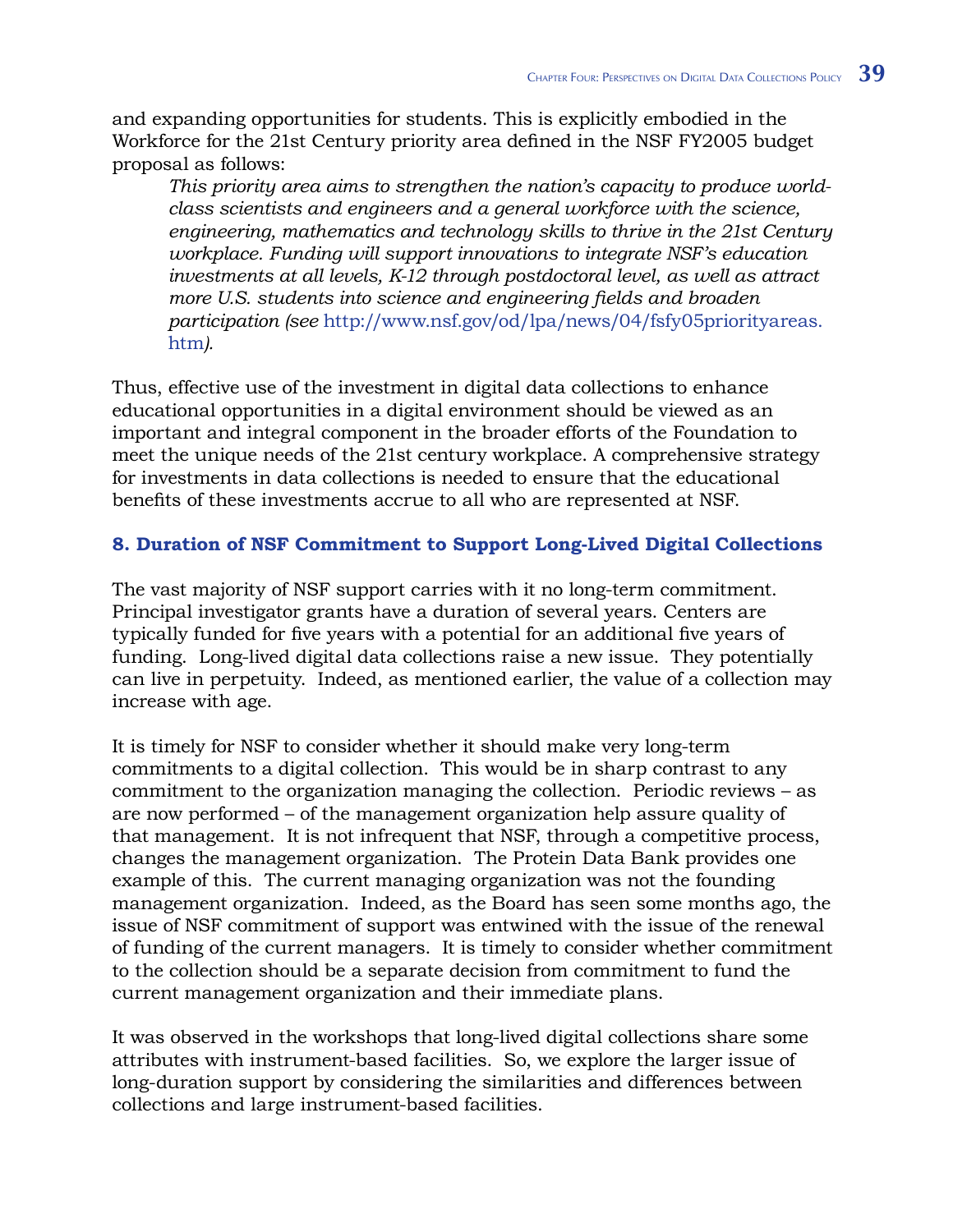## **Long-Lived Digital Data Collections and Large Facilities**

Workshop participants drew analogies between resource/reference collections and large facilities such as telescopes, ocean drilling ships and long-term ecological research projects. The parallels are significant. Digital data collections resemble large facility projects in terms of their extended lifetime; the need for stable, core support; the critical importance of effective project management in combination with domain expertise; the ability to energize and enable broad research and education communities; and the importance of partnerships, both national and international. Considering these similarities, it may be informative to consider NSF processes for managing large facilities as a way of better understanding the issues involved in developing policy to manage long-lived digital data collections.

The Foundation's facility evaluation and approval process is formal. The deputy director periodically convenes the Major Research Equipment and Facilities Construction (MREFC) panel to consider proposed facility projects, to discuss them in comparison with one another, and very importantly to discuss the best way to nurture rising projects that might deserve funding in the future. The deputy director reports to the National Science Board several times a year on the status of emerging facility projects.

The National Science Board Guidelines for the Evaluation of Large Facility Projects (NSB 02-191) include the following:

- need for the facility; •
- opportunities for research that will be enabled;
- project readiness;
- budget estimates;
- degree to which the project would broadly serve the many disciplines supported by the Foundation;
- multiple projects for a single discipline, or for closely related disciplines, are ordered based on a judgment of the contribution that they will make toward the advancement of research in those related fields; community judgment is considered; and •
- international and interagency commitments are considered in setting priorities among projects.

Similar guidelines may or may not be appropriate for establishing new resource and reference collections, but the example of large facilities demonstrates that a set of organized processes and well-documented criteria will be critical in nurturing, evaluating, and selecting proposals for long-lived digital data collections.

However, instrument-based facilities differ from long-lived digital data collections in significant ways. With instrument-based facilities, there are clear funding decisions occasioned by the mechanical or physical decline of the instrument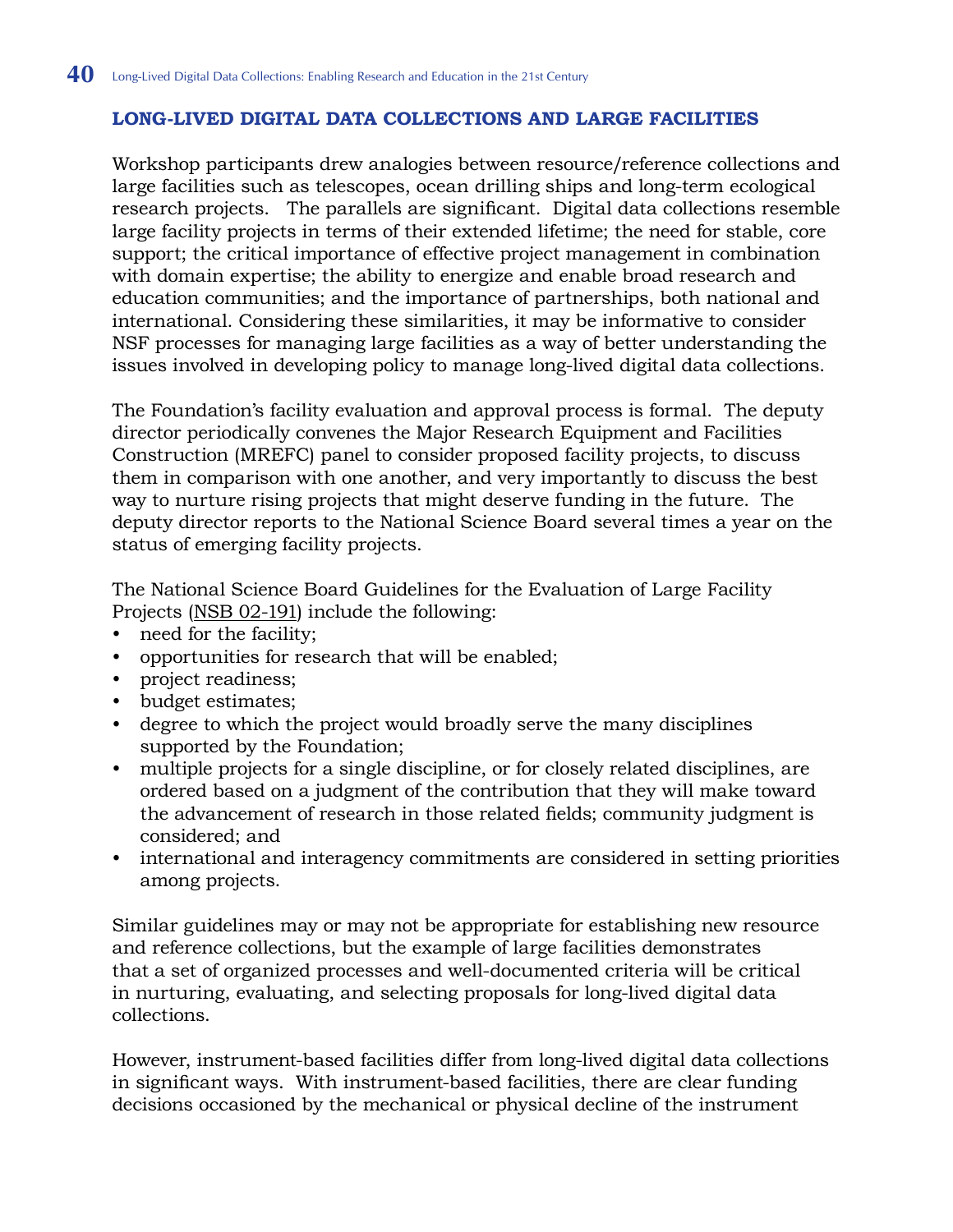or by an improvement in technology that renders the instrument less valuable than an instrument based on newer technology. At an appropriate time, the community downgrades the priority of the instrument-based facility in favor of building a new facility to realize the promise of new instruments. Of course new instruments can be housed at the same location as old instruments, and are occasionally an upgrade of an old instrument. But, it is clear to the community of users that the new instrument is replacing something older. As a result there are forces that assure the curtailment of Foundation funding of one facility in favor of newer facilities.

Today, with long-lived digital data collections, there are few natural decision points at which a funding agency might engage the research community to discuss the future of the collection. There are no physical instruments to deteriorate, and well-designed collections can anticipate changes in technology, necessitating migration to a new generation of media. Furthermore, unlike instrument-based facilities, data collections tend to increase in value the longer they are in operation, attracting ever-expanding groups of data users as the amount of data they include increases and spans greater periods of time. So valuable do they become that the appearance of a new data collection in the same field does not necessarily diminish the desire of the community to maintain existing collections.

In the absence of circumstances that may lead agencies to reevaluate their funding, research communities may come to expect permanent – and permanently increasing – support for selected data collections. Given the extremely limited funds available to the Foundation and the exceedingly slow growth in the overall NSF budget over the last decade, the Foundation will not be able to meet this expectation.

Clarity in the commitment of NSF to a digital collection is important to researchers that depend upon a collection and need to be able to predict its future accessibility and stability. Such clarity is also key to forming stable, multi-agency and international partnerships to support collections that should, appropriately, operate on a global scale. Determining the length of the NSF's commitment to a digital data collection should be considered from two perspectives: the Foundation's commitment to keeping the data available and its commitment to a specific team managing the collection. In many cases, particularly in those of reference collections, this first commitment may be indefinite. As part of its policy for long-lived digital data collections, the NSF must decide the criteria used to determine whether a commitment is indefinite or not, it must develop protocols for seeking input, and it should develop a process by which this decision is periodically revisited.